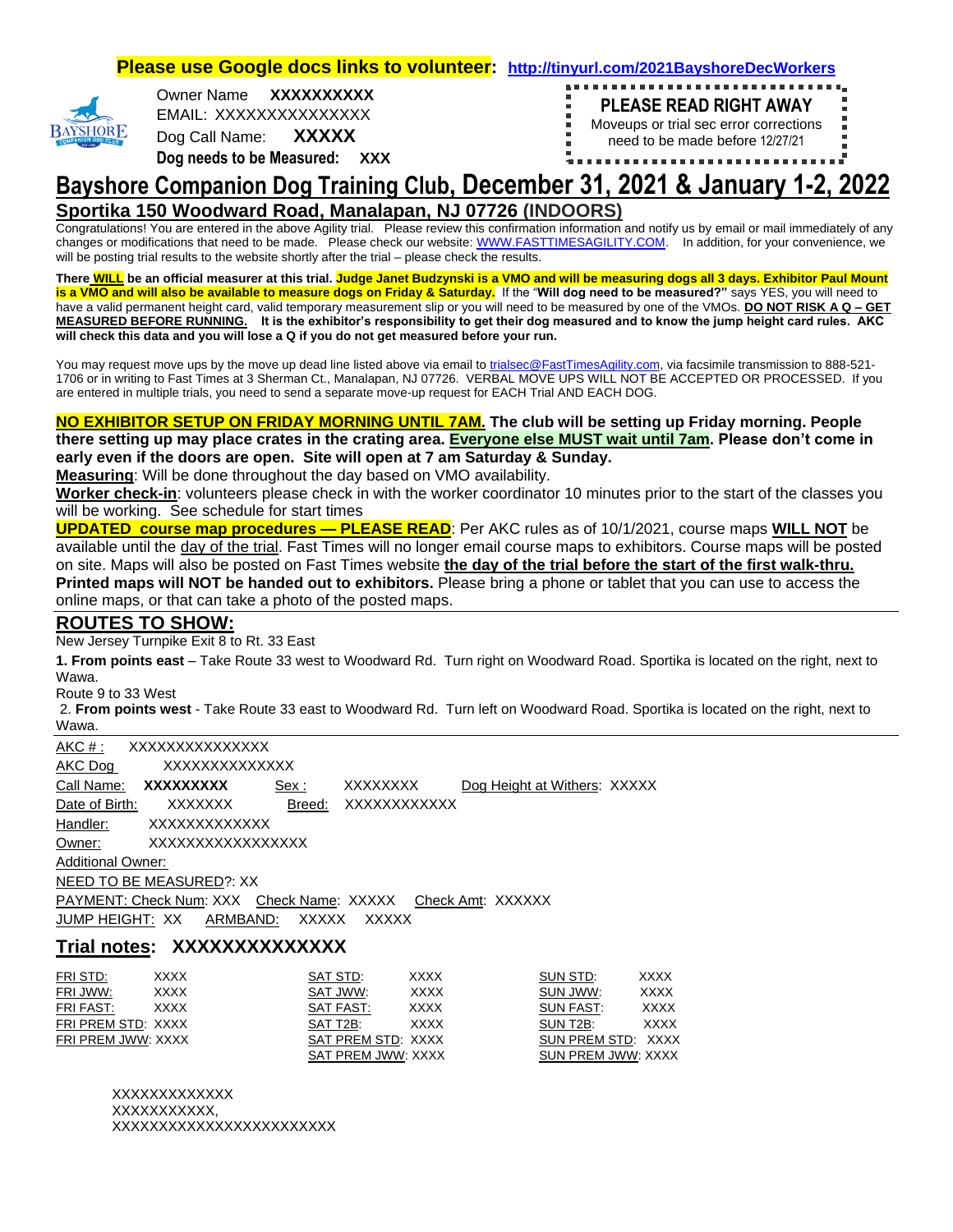# **Please read ALL of the following trial rules:**

## **Added Sportika Covid rules:**

- ALL parking for this event is in the grass area (weather permitting). Cars there for the dog show may not be parked on the tarmac unless otherwise instructed. Please park on the grass first.
- Mask rules may change prior to the trial, but as of this confirmation, fully vaccinated people are not required to wear a mask. Unvaccinated people are required to wear a mask. We will notify exhibitors if the site, state, or federal regulations change prior to the event.

## **Normal site rules:**

- DO NOT speak to facility staff regarding issues with the facility. Take all concerns directly to the club.
- **No brushing or grooming of dogs anywhere in the building.**
- No food or drinks on the turf, neither around the rings nor in the crating area (except water).
- There is one main entrance. All other doors are locked and alarmed w/cameras.
- During the trial there will also be 2 exits we can use, one will be for unloading into the building and the other will be for taking dogs to the designated potty area. These doors will be marked so please look for the signs.
- There is a designated area to use when pottying/walking dogs. ALL OTHER AREAS ARE OFF LIMITS FOR WALKING DOGS! Anyone found walking dogs outside the designated area will be asked to leave the trial site and told not to return! Also, remember to clean up after your dogs! There are cameras and we will be watching. Anyone found not cleaning up after their dogs will also be asked to leave the trial site.
- No RV parking allowed anywhere on site
- No food vendor, but there is a Wawa on the other side of the parking lot in walking distance.
- All dogs must be on leash except in the ring and in the warm up area
- All crates must be placed on a waterproof mat or tarp.
- No chairs on turf around the rings. Chairs may not be allowed in the crating area if space is needed.

#### **EMERGENCY CLUB CONTACT:**

**Michele Pool:** Phone: (732) 693-3673 email: [michelepool@gmail.com](mailto:michelepool@gmail.com)

#### **Veterinarian (On Call)**

NorthStar VETS, 315 Robbinsville Allentown Rd., Robbinsville, NJ 08691 Phone: **609-259-8300**

Exhibitors should follow their veterinarians' recommendation to assure their dogs are free of internal and external parasites,

any communicable diseases, and have appropriate vaccinations.

#### **For human emergencies call 911**!

#### The closest hospital is CentraState, 901 W Main St. Freehold, NJ 07728

**Please note: ALL the times after the first walk-thru are approximate** – **DO NOT wait and arrive close to the time listed.** 

Please remember that by mid-day – the times may be as much as  $\frac{3}{4}$ -1  $\frac{1}{4}$  hours off.

JUDGE'S BRIEFINGS WILL ONLY BE AT THE BEGINNING OF EACH CLASS – NOT BEFORE EACH JUMP HEIGHT

Handlers with potential conflicts are asked to walk the Excellent/Master courses with an EARLIER height group if the conflict would mean you can't walk with your height class. If you aren't sure if you will have a conflict, play it safe and walk early! You can also **run at the end of the earlier height group or at the beginning of your height group** if that helps ease your conflict. Please talk to the judges to verify.

**Conflicts can ONLY be marked in ex/mas classes unless you are running multiple dogs in that class.** 

ALL classes that have 1 walk thru take precedence.

If you need assistance with a potential conflict please ask. We would rather assist early than have anyone angry or panicked while ring side.

**This is a preliminary judging schedule. Final numbers may differ. These times are only approximations**. **The Judges, the Club &** 

#### **the Trial Secretary will not be held to anything other than the start times for the first class of each day**.

## **Bayshore December estimated schedule Friday 24C – 4"**

| <b>Sally Gichner</b> |              | Janet Budzynski         |          |             |                         |
|----------------------|--------------|-------------------------|----------|-------------|-------------------------|
| <b>Time</b>          | Dogs         | <b>Class</b>            | Time     | Dogs        | <b>Class</b>            |
| 8:15 AM              | $\Omega$     | Exc STD 24C-24" walk    | 7:45 AM  | $\mathbf 0$ | Exc Fast split walk     |
| 8:28 AM              | 13           | Exc STD 24C-24" run     | 8:01 AM  | 58          | Exc Fast run            |
| 8:45 AM              | $\Omega$     | Exc STD 20" split walk  | 9:05 AM  | 0           | <b>Course Building</b>  |
| 9:01 AM              | 63           | Exc STD 20" run         | 9:25 AM  | 0           | Premier JWW walk        |
| 10:22 AM             | $\mathbf{0}$ | Exc STD 16" walk        | 9:38 AM  | 45          | Premier JWW run         |
| 10:35 AM             | 41           | Exc STD 16" run         | 10:25 AM | 0           | <b>Course Building</b>  |
| 11:30 AM             | $\Omega$     | Exc STD 12" walk        | 10:45 AM | $\mathbf 0$ | Exc JWW 24C-24" walk    |
| 11:43 AM             | 25           | Exc STD 12" run         | 10:58 AM | 11          | Exc JWW 24C-24" run     |
| 12:16 PM             | $\Omega$     | Exc STD 8-4" walk       | 11:09 AM | $\Omega$    | Exc JWW 20" split walk  |
| 12:29 PM             | 35           | Exc STD 8-4" run        | 11:25 AM | 64          | Exc JWW 20" run         |
| 1:16 PM              | $\mathbf{0}$ | <b>Course Building</b>  | 12:25 PM | $\mathbf 0$ | Exc JWW 16" walk        |
| 1:36 PM              | $\Omega$     | Premier STD walk        | 12:38 PM | 42          | Exc JWW 16" run         |
| 1:49 PM              | 43           | Premier STD run         | 1:19 PM  | $\Omega$    | Exc JWW 12" walk        |
| 2:42 PM              | 0            | End of day in this ring | 1:32 PM  | 27          | Exc JWW 12" run         |
|                      |              |                         | 1:59 PM  | $\Omega$    | Exc JWW 8-4" walk       |
|                      |              |                         | 2:12 PM  | 34          | Exc JWW 8-4" run        |
|                      |              |                         | 2:45 PM  | $\Omega$    | End of day in this ring |